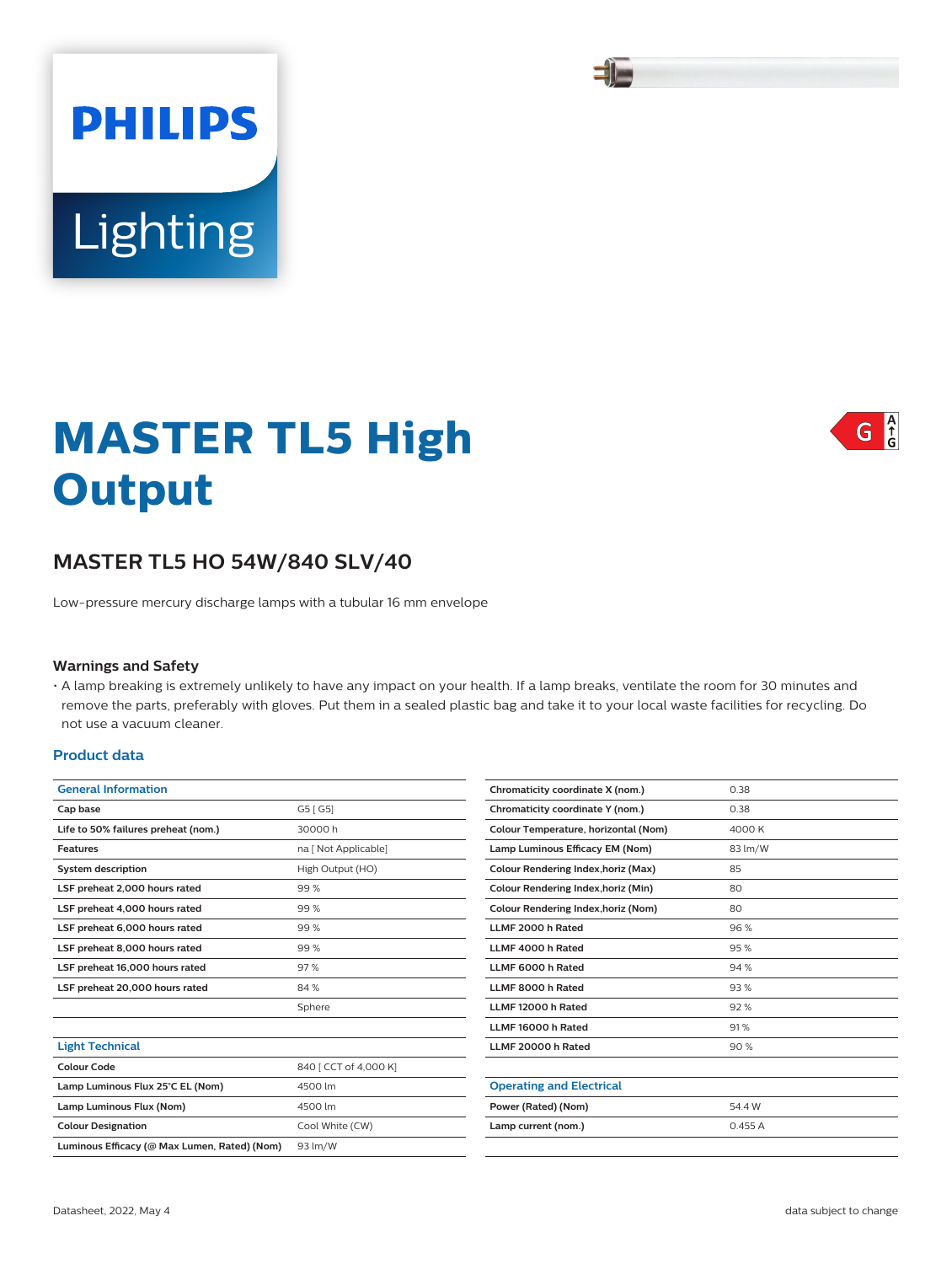# **MASTER TL5 High Output**

| <b>Temperature</b>                 |                    |  |  |
|------------------------------------|--------------------|--|--|
| Design temperature (nom.)          | 35 °C              |  |  |
|                                    |                    |  |  |
| <b>Controls and Dimming</b>        |                    |  |  |
| Dimmable                           | Yes                |  |  |
|                                    |                    |  |  |
| <b>Mechanical and Housing</b>      |                    |  |  |
| Cap-base information               | <b>Green Plate</b> |  |  |
| <b>Bulb shape</b>                  | T5 [16 mm (T5)]    |  |  |
|                                    |                    |  |  |
| <b>Approval and Application</b>    |                    |  |  |
| <b>Energy Efficiency Class</b>     | G                  |  |  |
| Mercury (Hg) content (max.)        | 1.4 <sub>mg</sub>  |  |  |
| Mercury (Hg) content (nom.)        | 1.4 <sub>mg</sub>  |  |  |
| Energy consumption kWh/1,000 hours | 55 kWh             |  |  |

|                                      | 423564                       |  |  |
|--------------------------------------|------------------------------|--|--|
|                                      |                              |  |  |
| <b>Product Data</b>                  |                              |  |  |
| 871150064318655<br>Full product code |                              |  |  |
| Order product name                   | MASTER TL5 HO 54W/840 SLV/40 |  |  |
| EAN/UPC - product                    | 8711500643186                |  |  |
| Order code                           | 927929084055                 |  |  |
| Local order code                     | TL554W840HO                  |  |  |
| SAP numerator - quantity per pack    | 1                            |  |  |
| Numerator – packs per outer box      | 40                           |  |  |
| <b>SAP material</b>                  | 927929084055                 |  |  |
| SAP net weight (piece)               | 105.800 g                    |  |  |
| <b>ILCOS</b> code                    | FDH-54/40/1B-L/P-G5-16/1150  |  |  |

### **Dimensional drawing**

| 目 | А         |  |
|---|-----------|--|
|   | B         |  |
|   | $\subset$ |  |
|   |           |  |

#### **MASTER TL5 HO 54W/840 SLV/40**

#### **Photometric data**



#### **Lightcolour /840**

| Product        |                 | $D(max)$ A (max)                        | B (max) B (min) | $C \text{ (max)}$ |
|----------------|-----------------|-----------------------------------------|-----------------|-------------------|
| MASTER TL5 HO  | $17 \text{ mm}$ | 1149.0 mm 1156.1 mm 1153.7 mm 1163.2 mm |                 |                   |
| 54W/840 SLV/40 |                 |                                         |                 |                   |



#### **Lightcolour /840**